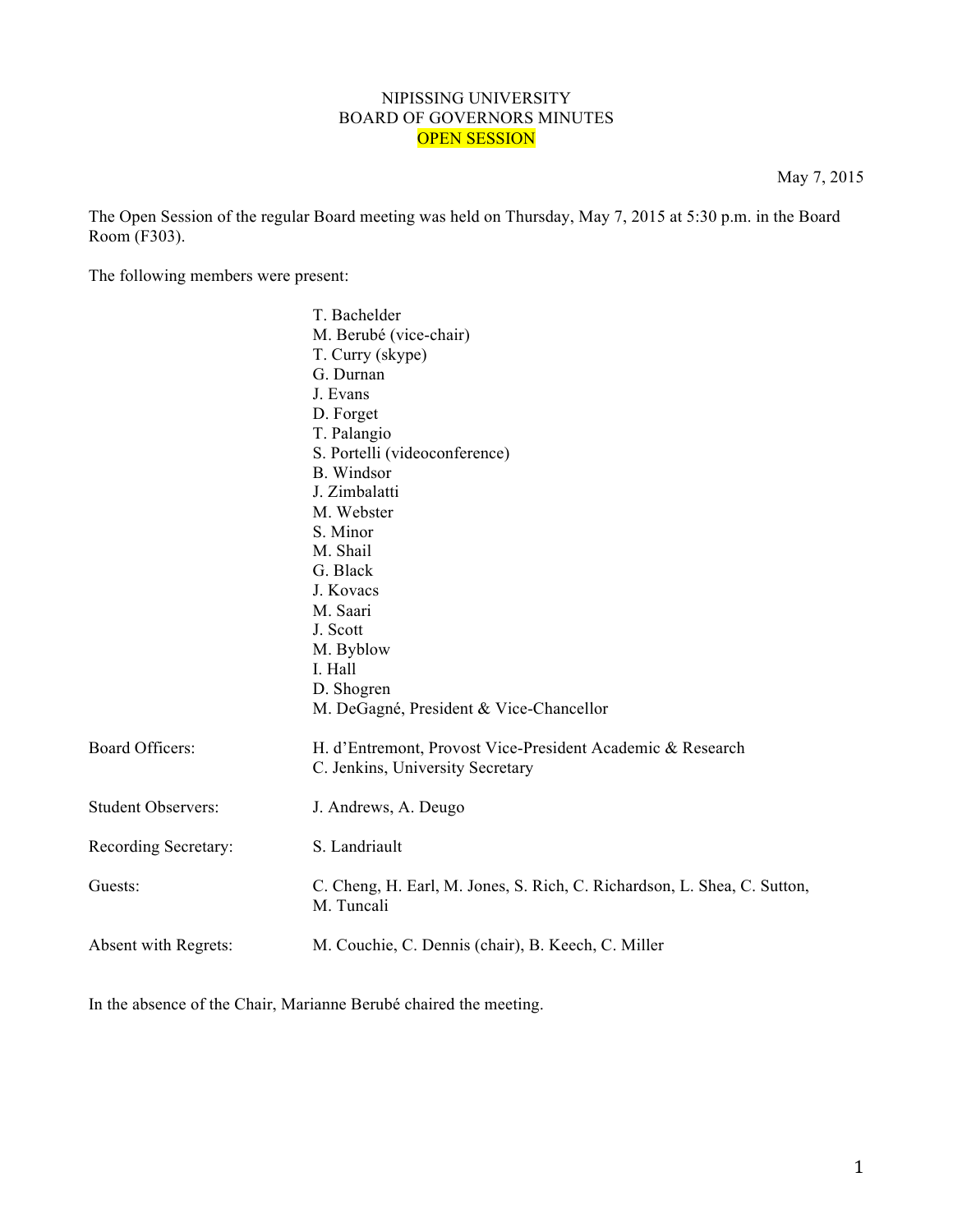# **WELCOME / SPECIAL GUESTS/ INTRODUCTIONS**

The Board chair welcomed the new Executive members of the Nipissing University Student Union for the 2015- 16 year. They are Ian Hall, President; Madison Byblow, Vice-President, External; Jordan Andrews, Vice-President, Internal; and Andrew Deugo, Vice-President, Student-Life.

Guests also included Dr. Hilary Earl from NUFA and the men's and women's varsity basketball coaches, Chris Cheng and Marg Jones.

## **ADOPTION OF THE MINUTES**

Resolution 2015-05-01: Moved by J. Zimbalatti, seconded by D. Shogren that the minutes of the Open Session of the meeting of the Board of Governors held on February 5, 2015 be adopted as circulated. CARRIED

### **CORRESPONDENCE**

Included in the agenda package was a letter jointly submitted by the NUSU Board of Directors and the President of NUFA. In response to the question on how the University is replying to it, the President indicated that he would send a letter acknowledging receipt of it.

Also received were cards of thanks from the families of the late Dr. David Liddle and Dr. Herb Brown.

### **PRESENTATION**

The Chair introduced men's and women's varsity basketball coaches, Chris Cheng and Marg Jones. The coaches provided an overview of the 2014-15 Laker's Basketball season. Both coaches stressed that part of their mandate was to recruit new student athletes. The recruiting process began last fall/winter.

From the women's side, 14 new athletes have accepted their offers to Nipissing University. Ms. Jones noted that this is a combination of new students coming in from high school and five transfers from other post-secondary institutions.

Mr. Cheng commented that despite the poor results on the men's side, the Lakers were awarded two OUA Rookie All-Stars this past year, the only university to have two awarded. Recruitment is still on-going and proving to be successful. He added that everyone is welcome to stop by the gym and watch the training from Monday to Thursday.

Both coaches commented that the athletes are involved in several community engagement initiatives and the branding of "Lakers Sports Camps." They wish to ensure that the athletes are good students and citizens. Some of the initiatives they are involved in are the basketball academies, Lakers Sports Days, multisport summer camps, etc. Another initiative was the development of a non-academic student-athlete discipline panel that was established this past academic year. The purpose is to enforce the athlete code of conduct. Student-athletes are part of this panel.

The President thanked the coaches for their commitment and added that varsity sports are an important part of the university experience. The coaches provided leadership and encouraged participation in our community.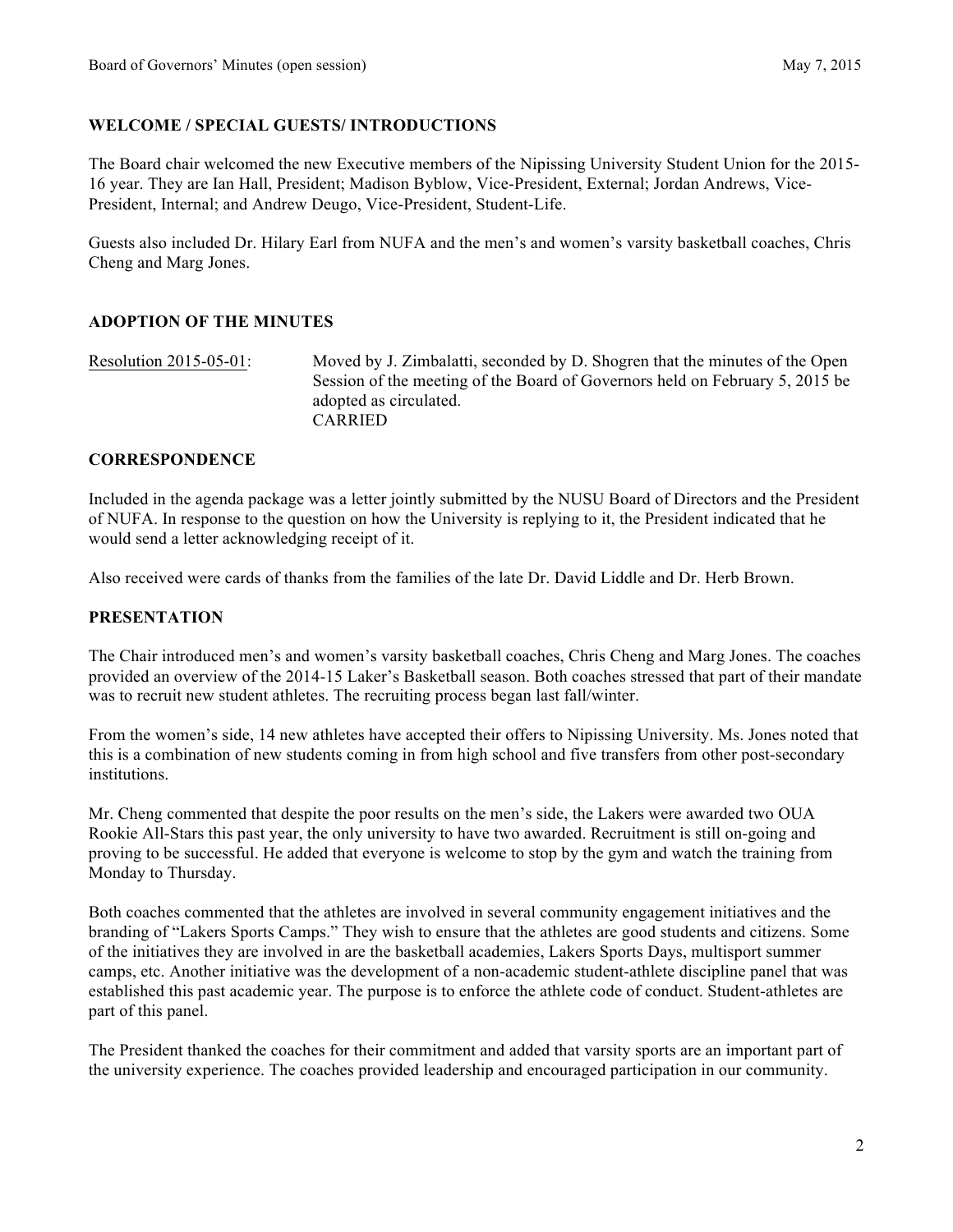# **CHAIR'S REMARKS**

Marianne Berubé advised members that there were several items on the back table for pick up. Among them was a list of convocation dates and times. She encouraged Board members to participate in one or more of the ceremonies when possible. Interested members should contact the Board Secretary or Lisa Shea.

She announced that Ms. Crystal Pigeau will be the new non-academic representative (administration). Crystal will begin her two-year term July 1, 2015. She will be replacing Margarida Shail.

Members were also asked to advise the Board Secretary of any changes to their contact information so that résumés for the Board binders can be prepared.

Committee chairs were reminded to have their annual reports submitted to the Board Secretary by Friday, May 22 and to submit their feedback for the President's review no later than Tuesday, May 12.

Ms. Berubé also provided some reflections on her attendance at the recent Canadian University Boards' Association (CUBA) meeting in Montréal. She noted the interesting speakers and learned that all universities across the country are facing challenging times. She came away from the conference with some good ideas for the Board Retreat and what the Board can do to be more effective.

## **CHANCELLOR'S REMARKS**

None available.

## **PRESIDENT'S REMARKS**

The President advised that he attended a Council of Ontario (COU) meeting recently held at Wilfrid Laurier University. Time was spent discussing money and the funding formula review. The process and policy rationale for the review was discussed including the broad consultation that the government will undertake. The full \$3.5B in operating grants is within the scope of the review while tuition, pensions and collective bargaining are not. It will likely be more of a realignment of what currently exists and a quest for a fairer plan.

The President also reported on the recent Association of Universities and Colleges in Canada (AUCC) meeting held in Halifax. The theme was 'Navigating the future.' This was in anticipation of a 2015 federal election and in the context of global trends in higher education. One of the small group sessions included a very interesting discussion on promoting the value of a liberal arts education.

Having taught two half courses this past academic year with another colleague, the President talked about the challenges that this opportunity provided. This experience gave him an appreciation of the work that faculty do and gave accolades to them for their efforts.

The March Open House event was a success and attracted the highest number of attendees ever. A group of international students spoke at a recent University Management Group meeting and provided comments on their Nipissing experience. The Athletics banquet held on April 2 attracted over 220 student athletes.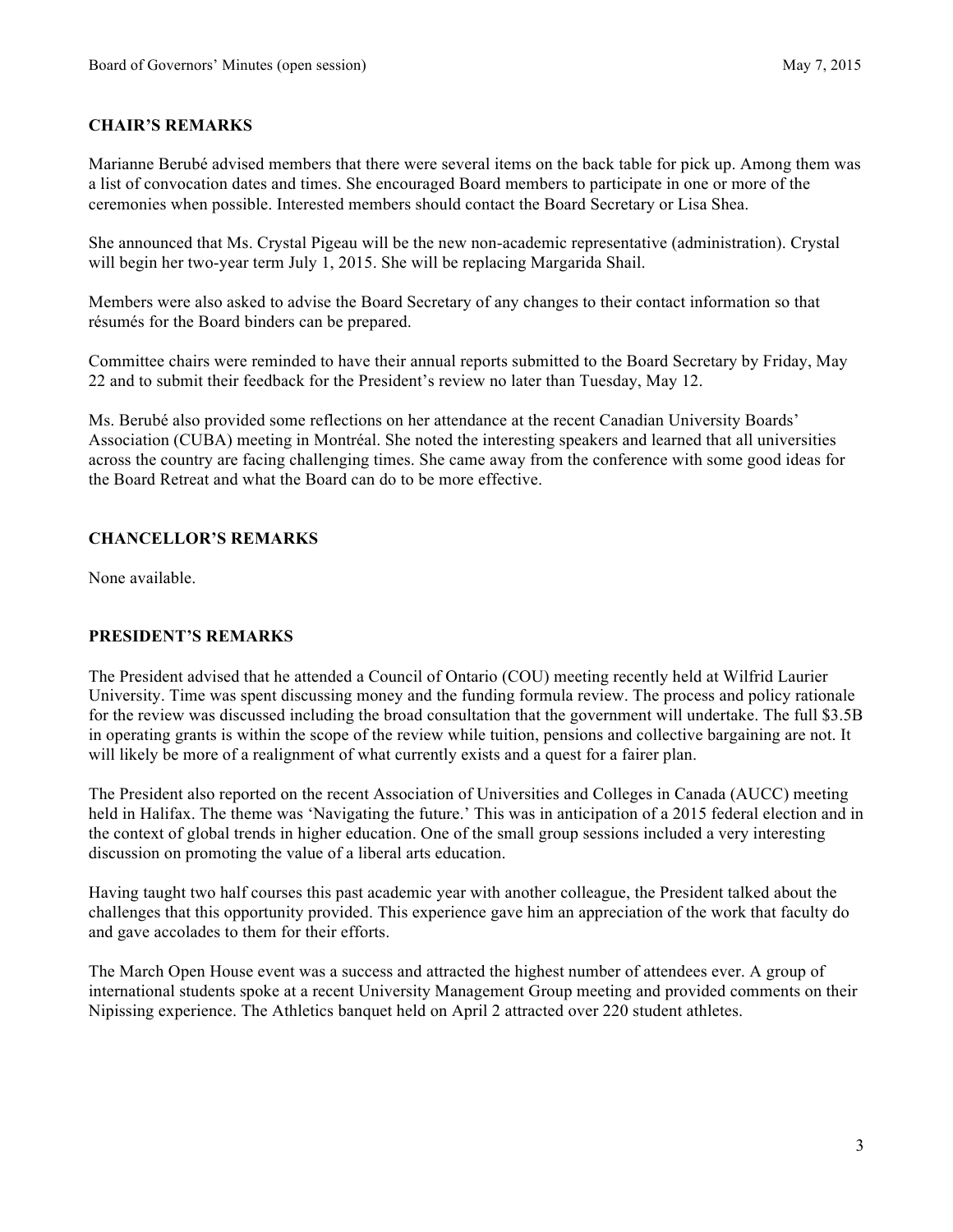## **VICE-PRESIDENTS' REMARKS**

#### **Provost Vice-President Academic and Research**

The Provost advised that beginning July 1, all four Canada Research Chairs (CRC) positions will have been filled. Dr. April James has been renewed and it was recently announced that Dr. Mark Bruner from the Schulich School of Education has been award a CRC in Youth Development through Sport and Physical Activity. Of the two other CRC's, one will be in history and the other in sociology.

In response to a question about what is a CRC, the Provost provided brief historical context about this federal government initiative. He explained that there are two types of CRCs, Tier 1 (\$200 000 per year) and Tier 2 (\$100 000 per year). CRC candidates receive teaching release (50%) in order to concentrate on research.

The Provost also advised Board members that Nipissing is one of the fastest growing institutions in research grants. Since 2012-13, Nipissing has gone from \$487K to \$806K in research grants.

The Provost was pleased to report that the agreement with Cape Breton University regarding the Purdy Crawford Chair in Aboriginal Business Studies will be formally announced shortly. He reminded Board members that Nipissing will be hosting the program in Ontario. The purpose of the project is to attract more Aboriginal students into business studies.

The budget process for 2015-16 is ongoing and will be brought forward to the May 19 Audit and Finance committee meeting. It will be presented at the May 29 Senate meeting for information and the June 4 Board meeting.

### **DEANS' REMARKS**

### **Dean of the Schulich School of Education (interim)**

Dr. Richardson indicated that this will be a momentous occasion at the education convocations this year as it will be the final group graduating from the one-year Bachelor of Education program. She acknowledged the work the faculty has given in this difficult year.

Dr. Richardson also announced that \$15K was received from the Ministry of Education for a project involving two local school boards and will focus on Associate Teachers and their importance to the Bachelor of Education programming. The proposal for funding came from constituent Board member Sandra Minor and interim Associate Dean Dr. Barb Olmsted.

The Dean noted that the teacher strike situation is being closely monitored as Nipissing still has students on placement. She also reported that some student teachers were involved in international placements in Ecuador, Nicaragua and Italy.

### **Dean of Arts and Science (interim)**

Dr. Tuncali thanked his faculty for their work in what has been a challenging year. He is delighted to be participating in convocation in the Dean's role for the first time. He is looking forward to the new academic year, especially with the increase in acceptances. Over 600 courses will be offered which includes 18 majors and 21 minors.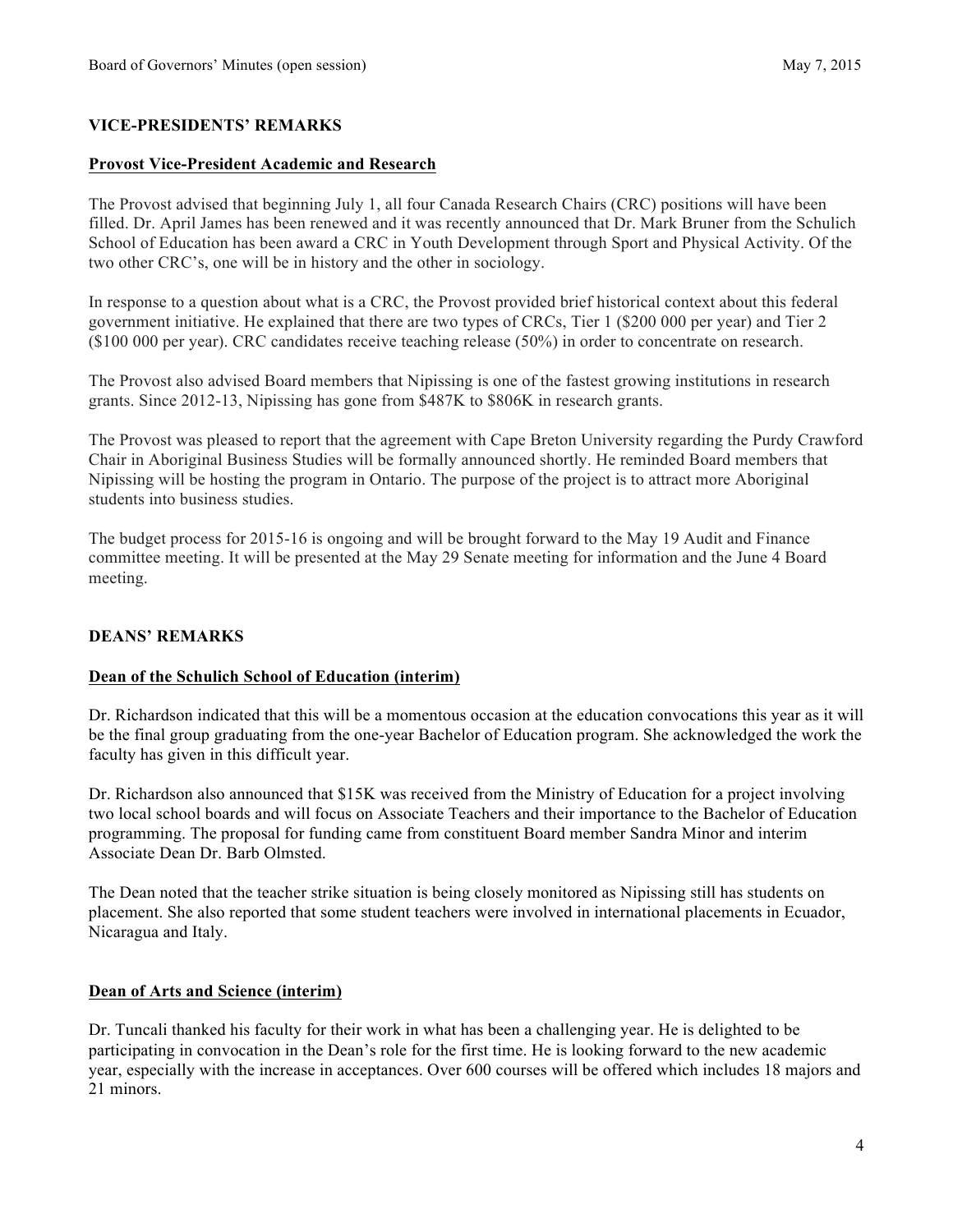## **QUESTION PERIOD**

There was a question regarding the status of the search for a Chancellor. The Board Chair responded by stating that the Executive Committee received a verbal report outlining a summary of a recent meeting that had been held. A new slate of names was brought forward. The Committee narrowed the list to four names. The President will contact these individuals and report back to the Committee on progress. He also outlined a discussion that occurred during the selection committee meeting regarding the type of Chancellor the university was looking for.

Janet Zimbalatti indicated that she would like to hear further information on the value of liberal arts education as well as using business and entrepreneurship as a marketing tool. The President responded that this is a reaction to increasing demands from students and parents that education leads in a 'straight line' to a job. Liberal arts encourage students to develop inquiry, research and a variety of social skills such as working collectively with others. The President also spoke about the success of ENACTUS with their impressive group of speakers.

Trevor Bachelder asked to revisit the issue of international students. He reminded everyone that at the last Fall's retreat, this was discussed as a potential area of growth. He asked if international tuition fees are competitive. The Provost advised that we are reviewing what other universities are charging as well as graduate fees as our fees are higher than others. He also noted that we may have to focus on countries in addition to China.

## **ENROLMENT UPDATE**

The Provost provided an update of enrolment numbers. He was pleased to report that acceptances from direct entry high school students (101's) are up 33% from the same time as last year. He reminded members that the university had projected a small increase in students and once all the acceptances are finally in, the results could be even higher. He attributed these encouraging numbers to the great job the recruiters have done and the revised concurrent BA/BSc/BEd program. Dr. Richardson added that the structure of the concurrent program was changed so that students would have a dual intake into any undergraduate program (except nursing) and education.

In response to a question regarding a cut in programs and faculty, the President indicated that the non-renewal of the 22 LTA positions has been previously explained on numerous occasions, and the net impact of these cuts will be much less than 22 positions.

## **COMMITTEE REPORTS**

### Executive Committee

Marianne Berubé announced that there had been three meetings held since the February Board meeting. She indicated that the board is pleased with the fact that the auditors have started their review. The PriceWaterhouseCooper interim report should be available in June .

There was one resolution presented from the March 24, 2015 meeting and that was to approve the Solicitor of Record for the University.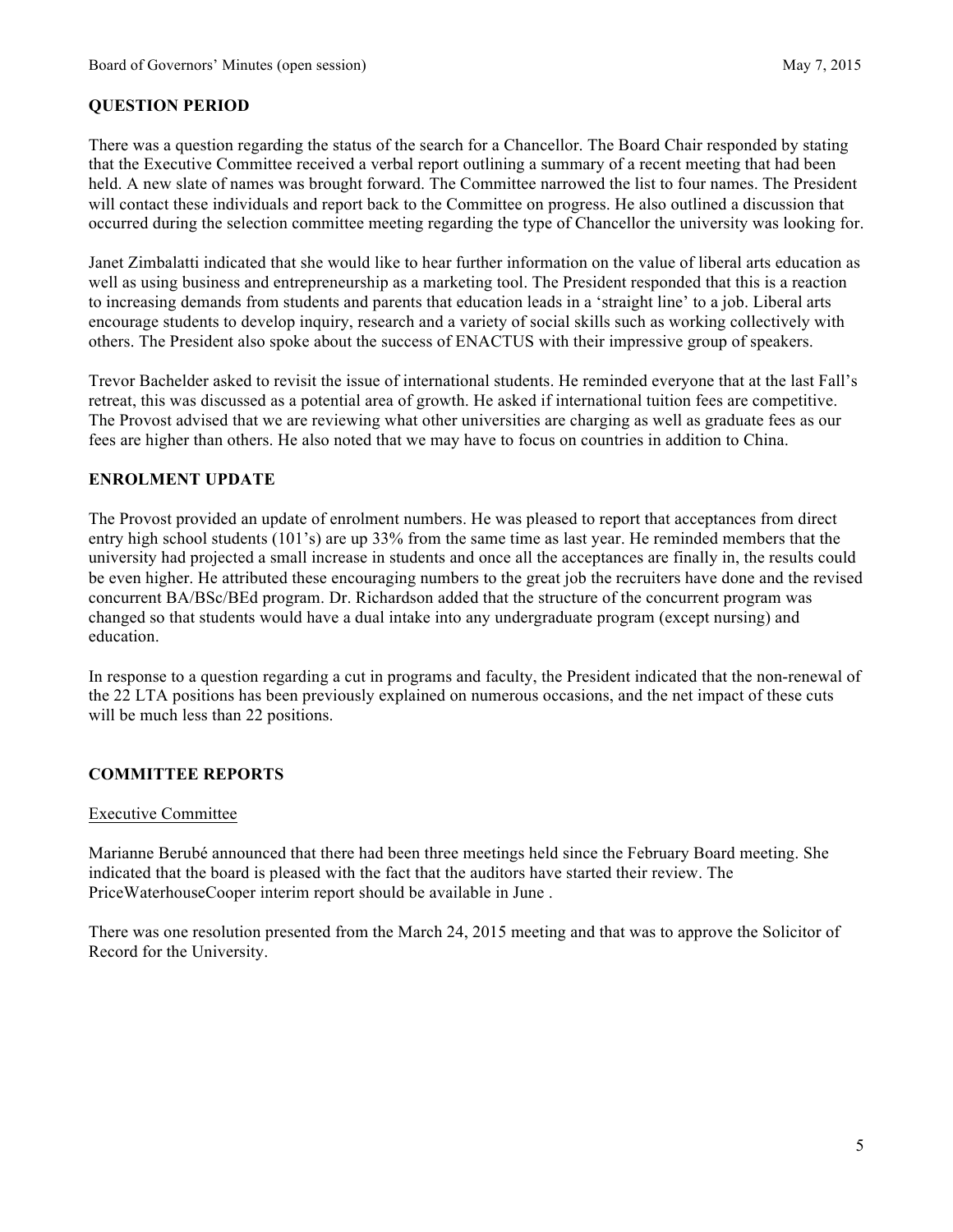| Resolution $2015-05-02$ : | Moved by D. Forget, seconded by D. Shogren that the Board of Governors      |
|---------------------------|-----------------------------------------------------------------------------|
|                           | accepts the recommendation of the Executive Committee that Gord Prisco from |
|                           | the firm of Valin and Partners be reappointed as Solicitor of Record for    |
|                           | Nipissing University for 2015-16.                                           |
|                           | <b>CARRIED</b>                                                              |
|                           |                                                                             |

#### Audit and Finance Committee

There also had been three Audit and Finance Committee meetings since February. Marianne Berubé extended praise to Cheryl Sutton and her team for their work. She was pleased that the year end is looking more favourable than earlier predicted. Early indications are that the new budget will be half of what the deficit was last year. She added that very difficult decisions had to be made but the university must continue to move forward.

There were several resolutions that were presented.

| Resolution 2015-05-03: | Moved by T. Bachelder, seconded by J. Evans that the Board of Governors<br>accepts the recommendation of the Audit and Finance Committee that the<br>Toronto Dominion Bank Operating Loan (available credit limit) be increased<br>from one million dollars $(1,000,000)$ to five million dollars $(55,000,000)$ .<br><b>CARRIED</b>                 |
|------------------------|------------------------------------------------------------------------------------------------------------------------------------------------------------------------------------------------------------------------------------------------------------------------------------------------------------------------------------------------------|
| Resolution 2015-05-04: | Moved by I. Hall, seconded by M. Shail that the Board of Governors<br>accepts the recommendation of the Audit and Finance Committee that the<br>"Protocol Agreement Statement and Guidelines for Compulsory Ancillary<br>Fees" be accepted as presented.<br><b>CARRIED</b>                                                                           |
| Resolution 2015-05-05: | Moved by J. Zimbalatti, seconded by G. Durnan that the Board of Governors<br>accepts the recommendation of the Audit and Finance Committee that the<br>Nipissing University Ancillary Fees be accepted as presented.<br><b>CARRIED</b>                                                                                                               |
| Resolution 2015-05-06: | Moved by I. Hall, seconded by M. Saari that the Board of Governors accepts the<br>recommendation of the Audit and Finance Committee that the Nipissing<br>University Student Ancillary Fees be accepted as presented.<br><b>CARRIED</b>                                                                                                              |
| Resolution 2015-05-07: | Moved by J. Zimbalatti, seconded by T. Palangio that the Board of Governors<br>accepts the recommendation of the Audit and Finance Committee that the<br>domestic tuition rates for 2015-16 be accepted as presented.<br><b>CARRIED</b><br>(Madison Byblow - opposed)<br>(Donna Forget - opposed)<br>(Ian Hall - opposed)<br>(Matti Saari - opposed) |

Plant and Property Committee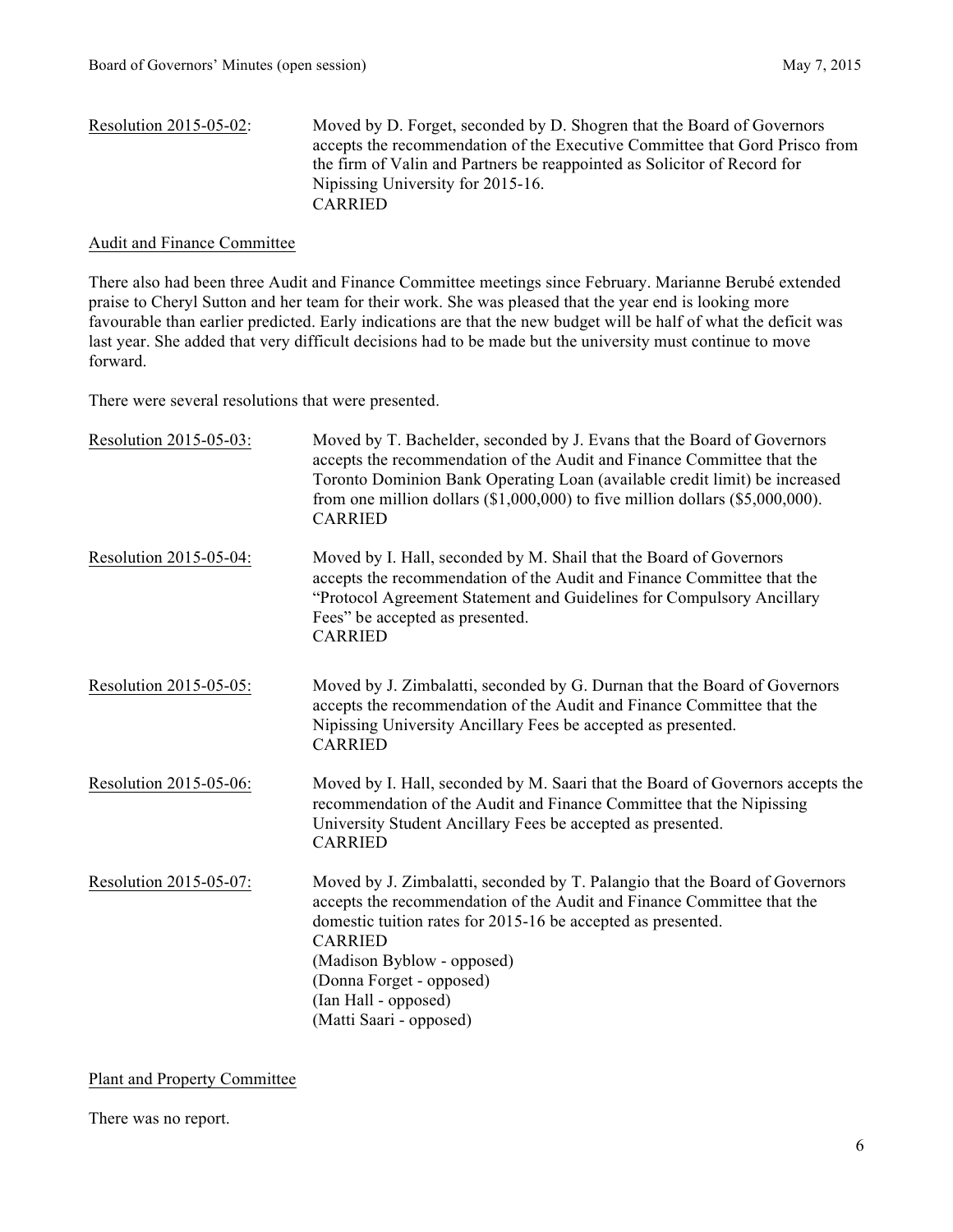#### University Governance Committee

This committee has met twice since February. Trevor Bachelder advised the Board that there were two ongoing issues. The first is the comprehensive review of the Board Bylaws on which the Governance committee is still working. The other main issue is the challenge of filling Board vacancies. There will be a new candidate brought forward for consideration at the June meeting. However in the meantime, Brian Windsor has advised he will be leaving the Board effective June 30 as he has been transferred out of the city. It was determined that the four resolutions for reappointments will be heard under the Closed Session portion of the meeting.

#### Advancement Committee

There was no report from the Advancement Committee as it is currently being restructured. However, the Chair, Gord Durnan, commented that he was looking forward to the time when the university will be undertaking a capital campaign.

## **BOARD REPRESENTATIVES ON OTHER COMMITTEES**

#### Academic Senate

The report was included with the agenda. The Board representative to Senate, Janet Zimbalatti did comment on the types of questions that were heard at Senate. She indicated that often the same question is asked several times and the President and Provost always provide informative and courteous responses.

#### Senate Standing and Ad Hoc Committees

No reports.

#### Alumni Advisory Board

Mark Webster advised that the Alumni Advisory Board has been working with Lisa Shea and her team on an indoor athletic facility. User groups have been contacted and letters of intent have been signed. He added that they are working with the University on this initiative and to contact him directly if anyone has any questions.

#### The Aboriginal Council on Education

Donna Forget indicated there was nothing to report. She did express concern about the challenges that the Office of Aboriginal Initiatives (OAI) has recently had. The President agreed that the University needs to reaffirm its commitment to OAI and thanked Donna for her hard work these past two years in addressing difficult membership issues.

#### Brantford Regional Campus

No report